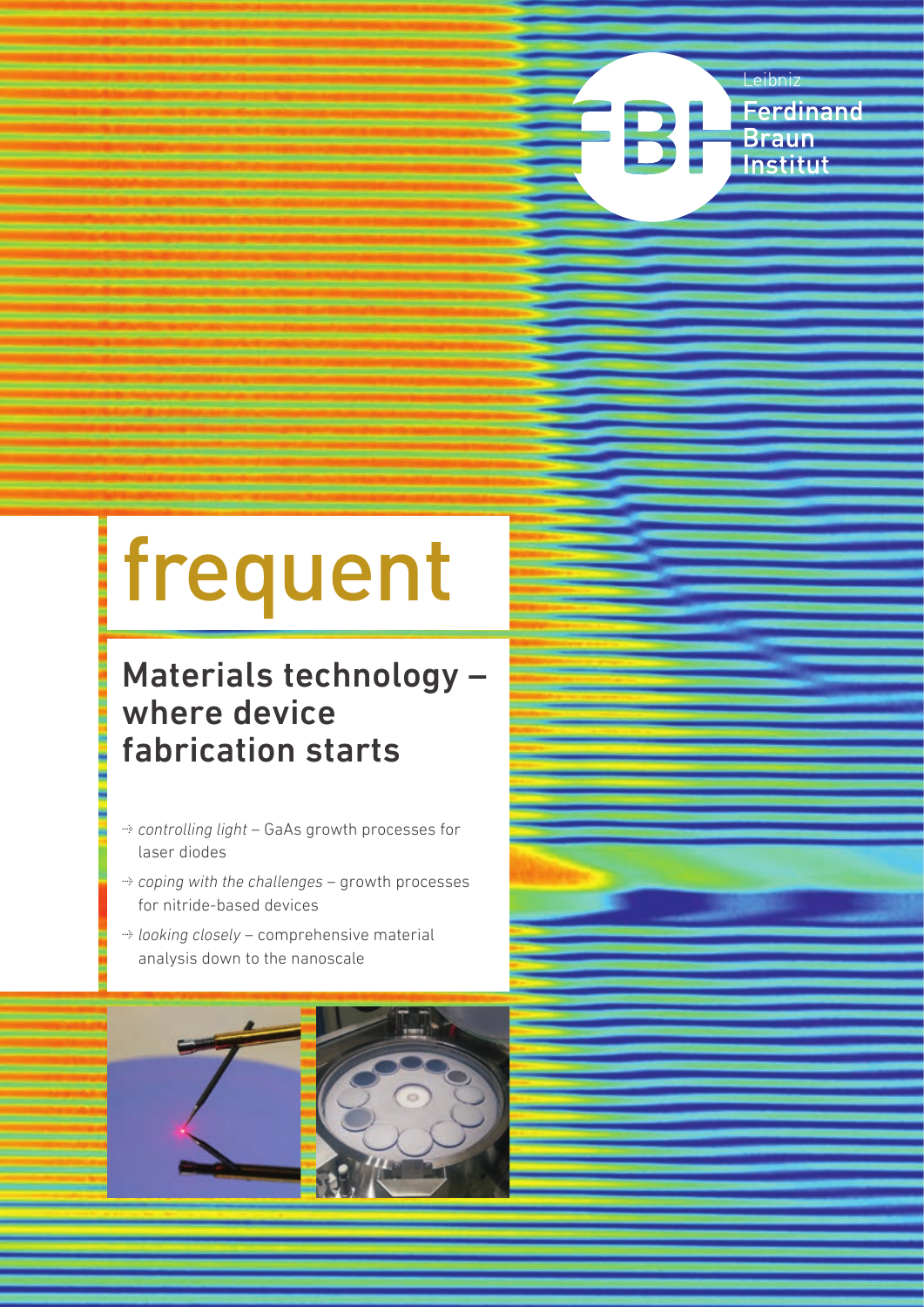## Materials technology – where device fabrication starts

Epitaxial layers are the starting point for device fabrication and determine their properties to a large extent. FBH's Materials Technology Department supplies heterostructures for device development at the institute itself, but also supports device manufacturing of partners and clients with their customer-specific layer designs. Al(Ga)N layers are grown on silicon carbide for nitride transistors, on sapphire for UV LEDs and on GaN for blue-violet laser diodes. AlGa(In)As and AlGaInP are grown on gallium arsenide primarily for devices emitting light from the red (630 nm) up to the near-infrared (1180 nm) wavelength range.

To efficiently supply the vast range of different device structures for numerous diverse applications studied at FBH, state-of-the-art multiwafer MOVPE (metalorganic vapor phase epitaxy) production reactors are employed. Tools assessing the properties of the individual layers like thickness or wafer bow, which results from lattice mismatch, ensure optimal device development already during growth. This minimizes the time for switching between different layer designs and ensures reproducibility even over many years. In some cases, such as VCSELs, the layer thicknesses must be adjusted to better than 1% in order to hit the targeted emission wavelength. This cannot reasonably be achieved without in situ control. During the growth of III-nitrides, strain relaxation needs to be managed and controlled additionally, making in situ assessment of wafer bow and surface roughening even more important than for arsenides.

#### High-quality devices thanks to comprehensive analysis

Assessing the properties of the grown layer structure is essential in the development of growth processes – making sure that the delivered wafers meet the device specifications. FBH therefore investigates the following properties in-depth:

- crystalline by X-ray diffraction and TEM
- morphological by optical, electron, and atomic force microscopy
- electrical by Hall-effect measurements and C-V profiling
- optical by transmission, electro-, photo-, and cathodoluminescence

These analytical methods also help to understand failure mechanisms of devices. Finding out whether the root causes for failures are related to the layer structure itself, to processing steps or to device mounting is essential to finally yield devices with top performance and high reliability. These capabilities in materials analysis are also offered to partners and customers.





## Epitaxy

Epitaxy is the growth of crystalline layers with well-defined orientation with respect to a crystalline substrate (wafer). Deposition has to be performed elaborately, atomic layer after atomic layer, to achieve layers with smooth surfaces and uniform thickness, thus yielding the desired device properties. At FBH, alloys made from the group III atoms aluminum, gallium, and indium and the group V atoms arsenic and phosphorus (for growth on gallium arsenide) or nitrogen (for growth of nitrides) are grown by MOVPE. The group III atoms are supplied as metalorganic molecules like trimethylgallium, group V ones as hydrides like ammonia. These gases react, forming semiconductor layers on the heated substrates (500 °C – 1200 °C). Precise adjustment of the composition and layer thicknesses ranging from 1 nm to several um is necessary to build the desired layer structure.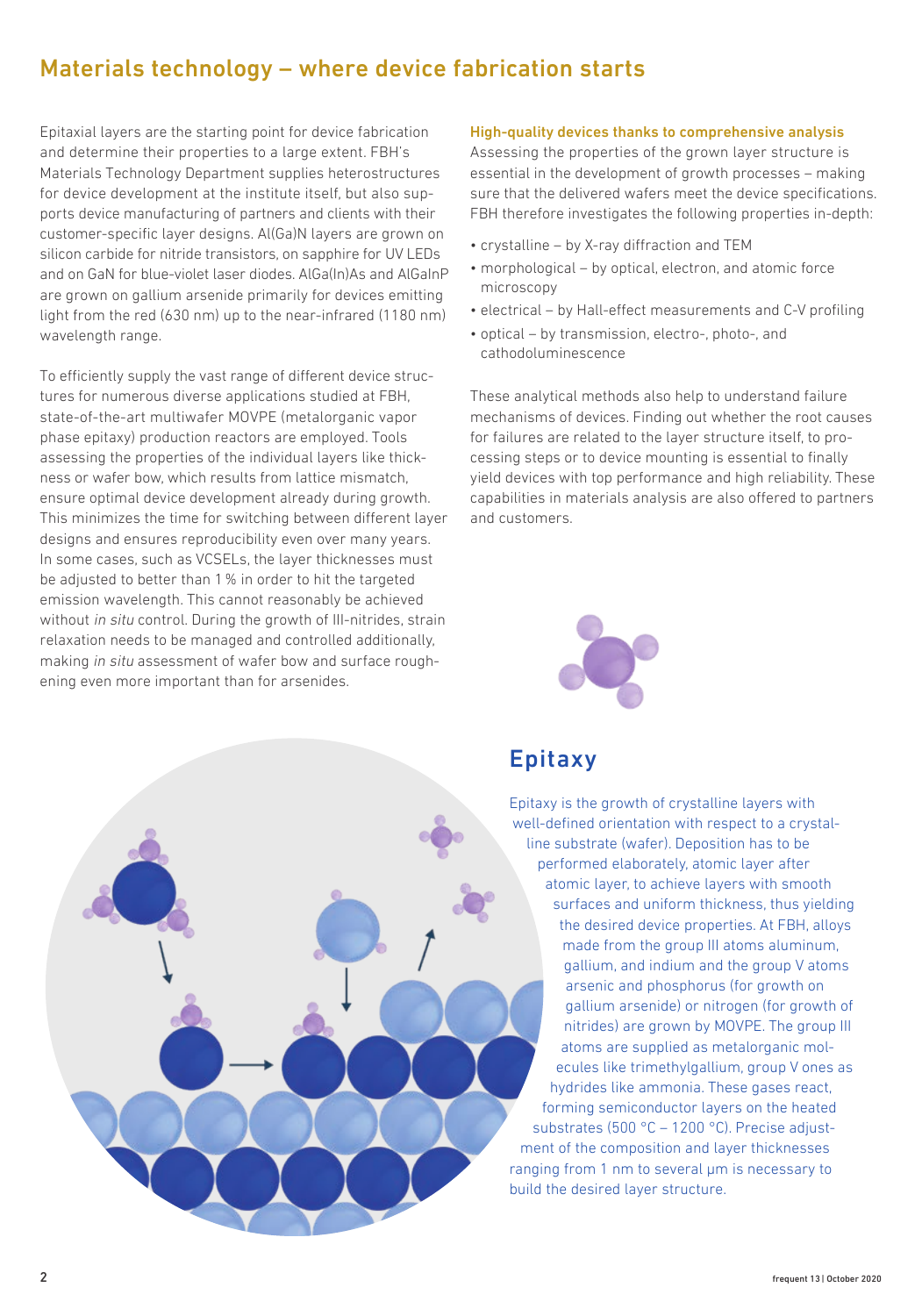

## **Editorial**

Experience has shown us that each completed product can only be as good as the individual steps taken to produce it. That's why we carefully design, monitor and adjust every single process step, starting with epitaxial layer growth to yield the targeted device properties. Our institute uses stateof-the-art equipment in a high-performance cleanroom environment – for arsenide- as well as nitride-based devices, accompanied by comprehensive material analysis. We have compiled an overview on our extensive activities in materials technology for III-V semiconductors.

I wish you an inspiring reading,

funtur Traukte

## SESAMs for ultrashort laser pulses with high peak power

A saturable semiconductor absorber mirror (SESAM) consists of a highly reflective Bragg mirror structure and a layer changing from absorbing to transparent with increasing pump light intensity. Such devices are key to generate ultrashort laser pulses in the fs to ten ps range by passive mode locking. Over the last two decades, the FBH has been developing tailor-made SESAMs for leading laser manufacturers, utilized in systems for eye surgery as well as for cutting of hard materials like metal or glass. Compact and cost-efficient laser systems with sub-ns pulses that offer high peak power and low repetition rates can also be realized by Q-switching. The FBH has developed SESAMs, which consist of an AlAs/GaAs distributed Bragg reflector designed for 1064 nm center wavelength, an InGaAs multi quantum well absorber section, and a coating based on  $\text{SiN}_\text{x}$  and  $\text{SiO}_\text{2}$ . Comparably long carrier relaxation times of about 600 ps were obtained – in contrast, only several ps are needed for mode locking – to achieve sufficient inversion in the laser crystal, and therefore high peak power. Such a SESAM was bonded to a Nd:YVO<sub>4</sub> laser crystal and incorporated into a seeder module. Diode-pumped at 808 nm, about 185 ps short light pulses at 1064 nm with 300 nJ pulse energy were generated.



Microchip laser module developed by partners based on FBH's SESAMs.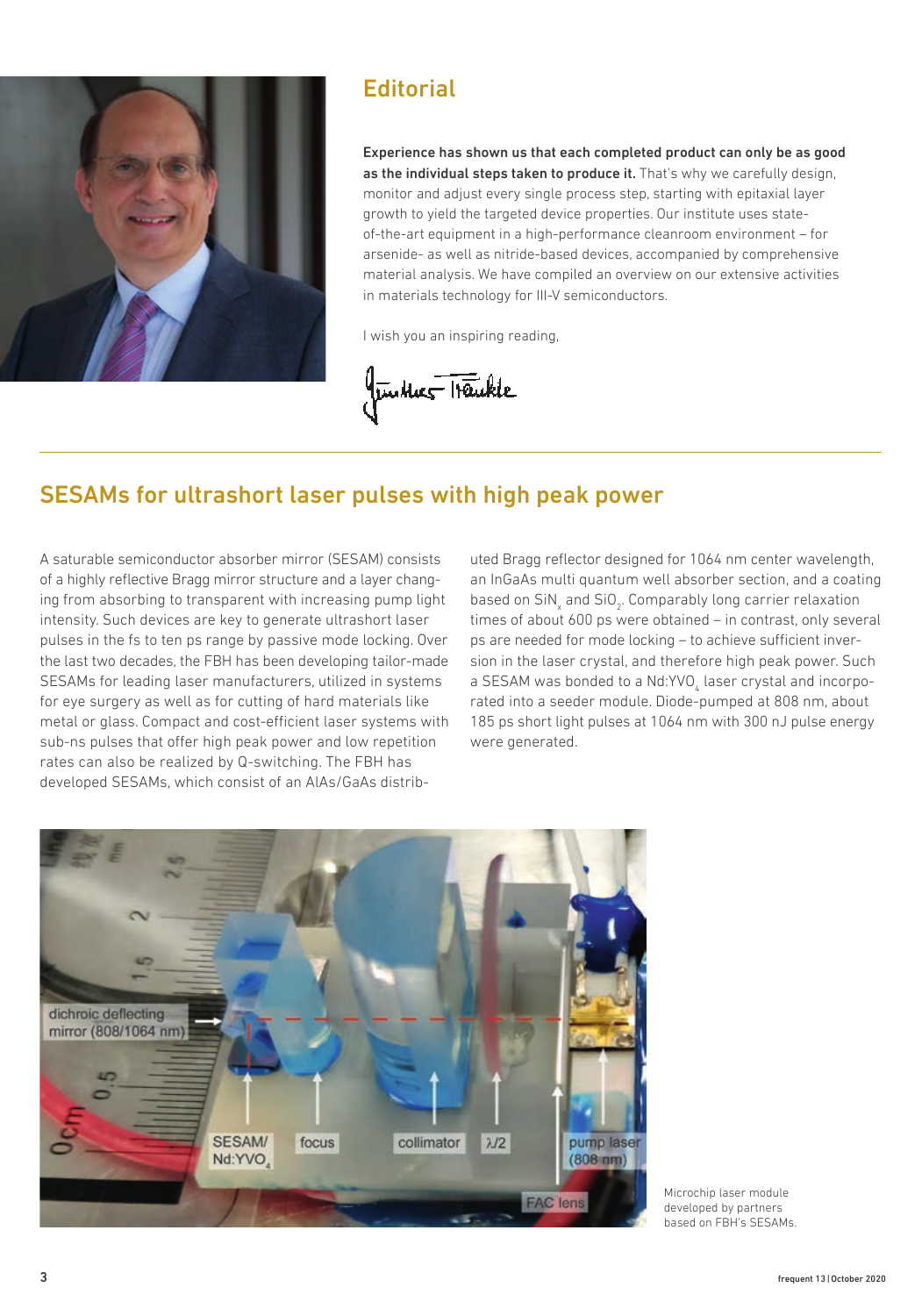## Controlling light – sophisticated growth processes on GaAs for laser diodes with tailored properties

FBH is one of the internationally leading institutes for the precise control and manipulation of laser light. For its partners in industry and research, it develops III-V semiconductor lasers for a great variety of applications, which consequently requires numerous different gallium arsenide (GaAs)-based heterostructures. Devices in the near-infrared (NIR) spectral region from 730 nm up to 1180 nm have AlGaAs waveguides with GaAsP, GaInAs or AlGaInAs lightemitting quantum wells (QWs). For the red spectral region from 630 nm to 690 nm, GaInP QWs embedded in AlGaInP waveguides are used. GaInAsP QWs are explored to close the gap between 690 nm and 730 nm. Over this whole wavelength range, FBH offers state-of-the-art performance of broad area and narrow ridge-waveguide laser diodes.

Depending on the application, not only the wavelength but also doping and composition profiles are optimized. This aims at tailoring, for example, the vertical emission profile or coping with the high carrier densities in pulsed laser diodes used in applications like LiDAR. This results in a large number of different growth recipes even for very similar wavelengths.

In the long wavelength range beyond 1100 nm, growth of heavily strained InGaAs QWs without generating crystal defects is a major challenge to be mastered. In addition to strain compensation by GaAsP, the FBH has also optimized QW thickness and growth conditions to obtain devices with both high output power and high reliability.



Buried DFB grating in NIR laser diode. The state of the state of the State of Team of Yellow-emitting laser system based on frequency doubling of a 1180 nm InGaAs laser diode.

### Meeting the specifications: in situ monitoring, aligned processes, and many years of comprehensive experience

AlGaAs waveguides have nearly the same lattice constant as the GaAs substrate. The one of AlGaInP, however, critically depends on the In content, which is, to some extent, affected by the layers previously grown in the reactor. Thus, growth recipes have to be adapted to account for this. To avoid timeconsuming and expensive calibration runs, the transient of the wafer curvature is evaluated during the growth runs to adjust the composition especially in the critical region around the QWs. Only this step allows reproducibility of the resulting layer properties. Evaluating oscillations in the reflectivity at specific wavelengths during the growth of individual layers helps to keep track of growth rates across the many different compositions and layer recipes that are needed.

DFB or DBR lasers with buried gratings or photonic-integrated circuits which combine, for example, active laser regions with passive modulators, require regrowth over patterned surfaces. Especially for Al-containing layers, the removal of oxides without damaging the surface pattern is a challenge which

can only be mastered by jointly developing the patterning process and the subsequent regrowth process including oxide removal by in situ etching in the MOVPE reactor. Such processes are available for the whole NIR spectral region, enabling applications which need tunable devices with narrow spectral linewidth, for example.

The GaAs-based epitaxial growth capabilities are also leveraged to develop vertical devices like SESAMs (see p. 3) and VCSELs. For vertical-cavity surface-emitting lasers (VCSEL) in particular, the layer thickness must be strictly controlled – 1 nm thickness deviation of the cavity results in around 1 nm wavelength divergence. Here, determination of the growth rate obtained in the first layers of Bragg mirrors is used to correct the cavity thickness to its target value.

Using its vast knowledge in this field, FBH supplies wafers for laser diodes to external customers and develops device structures and growth processes for industrial partners.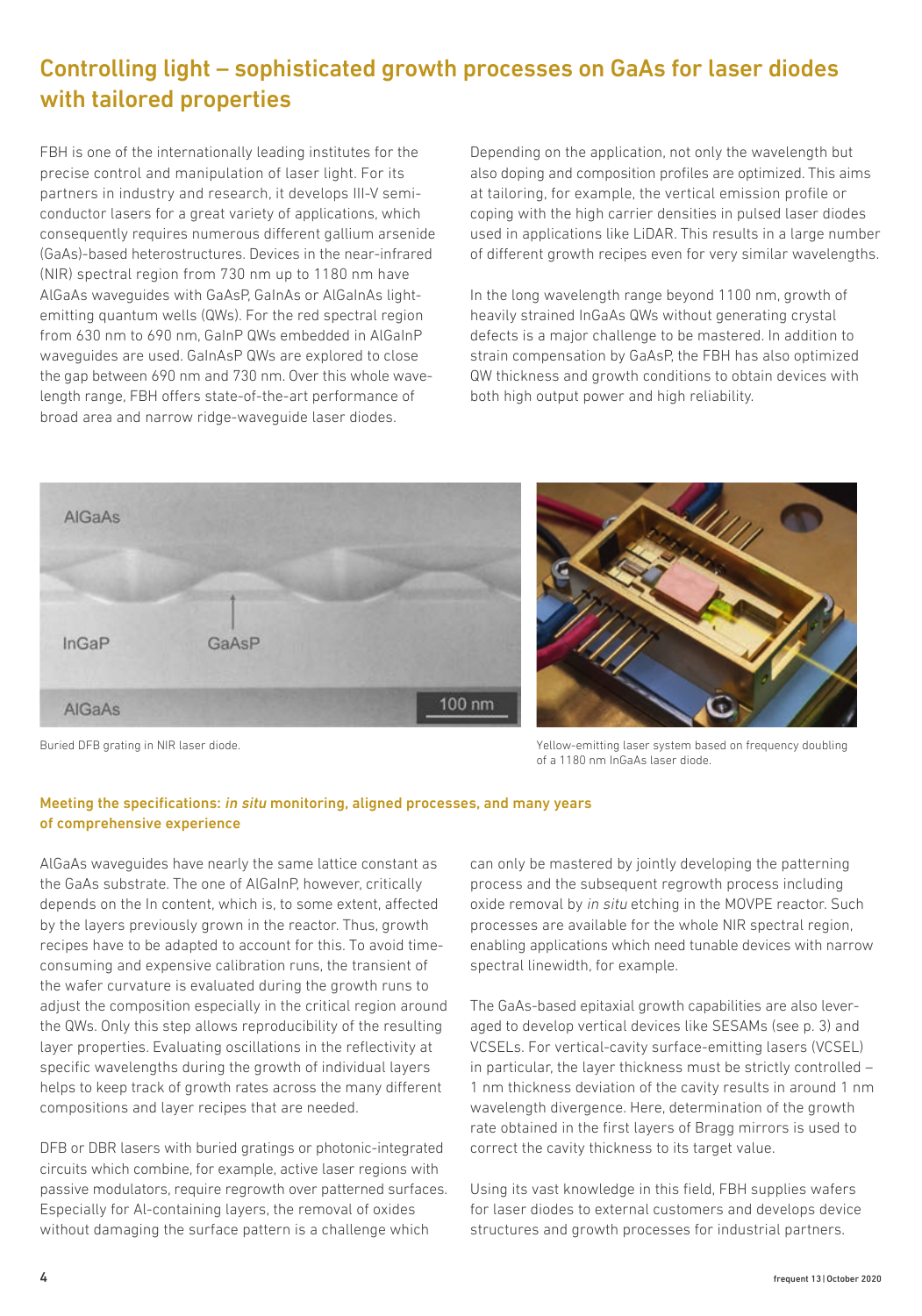## Coping with the challenges – growth processes for nitride-based devices

Growth of III-nitrides is dominantly performed on a foreign substrate with divergent lattice constant. It starts with islands that merge and finally form a smooth layer, which is then used as basis for device structures. This process leads to a high number of dislocations which decreases during further growth, resulting in a change of the average lattice constant and strain in the growing layers. Even on AlN or GaN substrates the large lattice mismatch results in strain; dislocations occur when growing AlGaN. The FBH has implemented comprehensive measures to manage such strain and thus avoid cracking. Monitoring the wafer curvature is an indispensable tool for this which is extensively used at FBH.

#### Heterostructures for electronic devices

GaN and AlN structures for lateral field-effect transistors (FETs) are grown on semi-insulating 4" SiC substrates. The design of the insulating buffer, but especially that of the  $\mathsf{Al}_x\mathsf{Ga}_{1\text{-}x}\mathsf{N}$  barrier layer – a specific combination of thickness and Al content x – is dictated by device requirements such as breakthrough voltage and maximum operation frequency. Layers for vertical devices like vertical GaN trench metal-insulator-semiconductor FETs (MISFETs) and FinFETs are grown on conductive 4" SiC and 2" GaN substrates. Adjusting the required low n-doping level in the GaN drift region is particularly challenging here. In addition to FBH's own demands, wafers are also supplied to industrial partners for their device developments.

#### Nitride optoelectronics

Heterostructures for violet-blue laser diodes are grown on GaN substrates for the in-house development of narrow ridgewaveguide lasers and DFB lasers with high-order surface gratings. Currently, the transition from a single-wafer reactor to efficient multi-wafer growth is under way. The biggest effort in the field of nitride devices is devoted to UV LED development. For these devices, the AlN buffer layer on transparent sapphire substrates determines the final LED performance to



Curvature and strain relaxation in AlGaN layers on GaN.

a large extent. A low dislocation density (TDD) is key to high efficiency. Therefore, patterning of the sapphire/AlN interface is used to reduce the TDD and at the same time to enhance the efficiency of light extraction. However, the sapphire substrate is modified when MOVPE growth of AlN at high temperatures starts, resulting in insufficient reproducibility of the grown AlN layer properties. In order to improve yield and reduce effort, sputtered AlN layers are explored, since no chemical attack on the sapphire is possible in this process. The poor crystal quality of such sputtered layers can be substantially improved by treatment at temperatures around 1700 °C before MOVPE growth of the device heterostructures in a 6 x 2" reactor. To achieve optimum device performance, the FBH considers and thoroughly monitors all critical aspects: In addition to a low TDD and a smooth surface, the strain state of the AlN layers is important and routinely controlled during device layer growth. It must also be taken into account that UVB and UVC LEDs require different templates.



UV LED during on-wafer measurement and as device mounted on heat sink.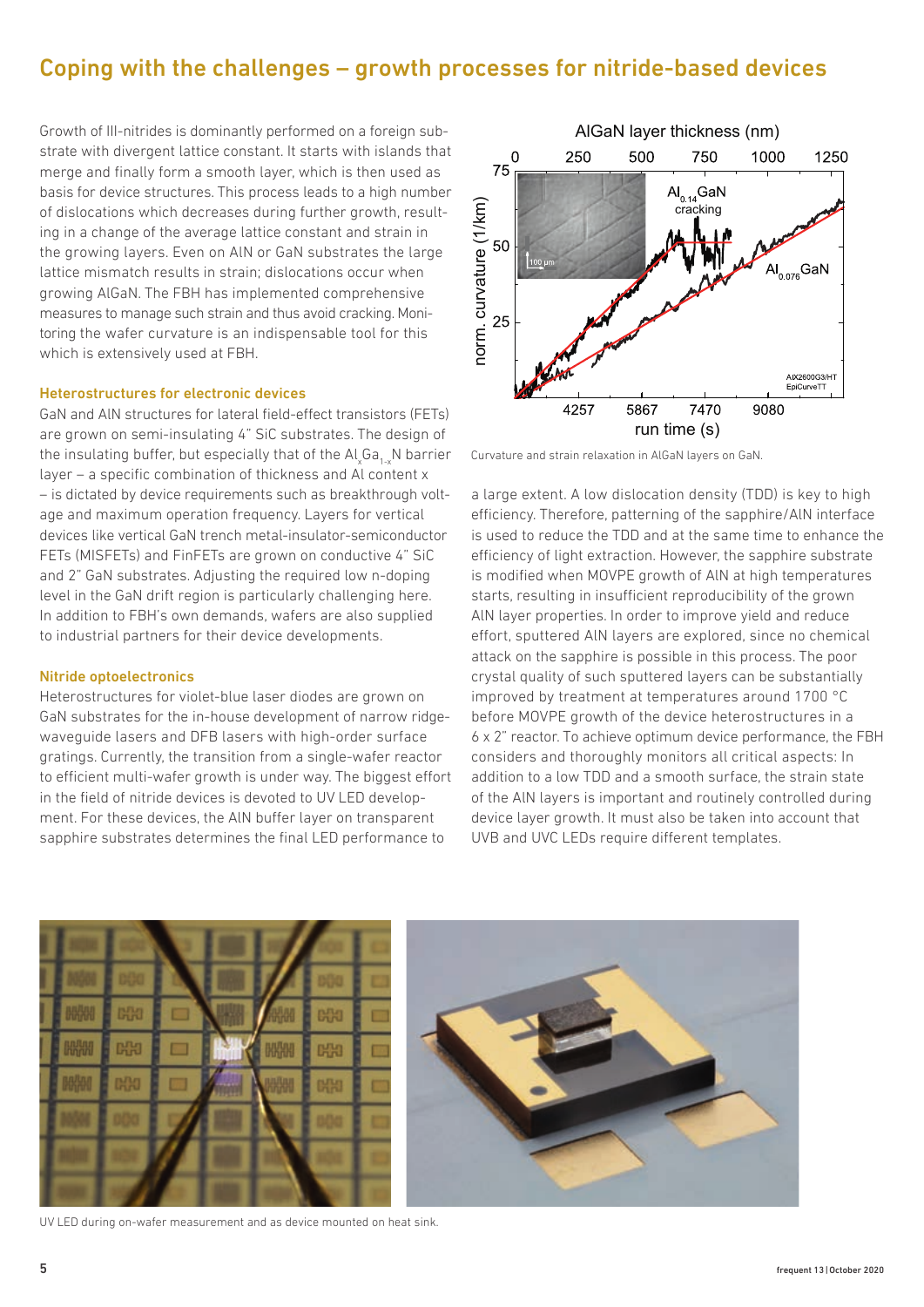## Looking closely – comprehensive material analysis down to the nanoscale

Characterizing structural, electrical and optical properties of semiconductors is an integral part in the development and optimization of growth processes of device heterostructures and in quality assurance. The used methods also help analyzing device processing steps like the formation of ohmic contacts and pinpointing sources for device degradation. The FBH has extensive experience in developing and applying sophisticated analysis methods used for both in-house developments and services to customers.

#### Quality assurance

Non-destructive analysis is essential to assess the layer quality. This analysis includes control of the layer composition by high resolution X-ray diffraction, the surface morphology by light and atomic force microscopy, the emission of optical devices by electroluminescence or photoluminescence as well as sheet resistance mapping for electronic devices. Mapping of the spectral reflectance is additionally applied for VCSELs and SESAMs. Data of this post-growth analysis with spatial resolution on the mm-scale are then correlated to data obtained already during growth to verify reproducible growth with target layer parameters.

#### Process development

Destructive characterization techniques have to be employed additionally during growth process development. Hall effect measurements and electrochemical C-V profiling are used to adjust the desired doping levels and profiles. Photoluminescence at low temperature yields information on impurity content and defects that cause emission inside the band gap. Also, the homogeneity of composition and thickness of the thin layers (quantum wells), which generate the emission in LEDs and laser diodes, is assessed with this method. For the growth of III-nitride layers on foreign substrates with high lattice mismatch, for example for UVB LEDs, it is necessary to study formation of dislocations, their movement and annihilation.

Roughening of interfaces also needs to be understood and mastered. This requires characterization with resolution on the nm- and partly even atomic scale, applying measurement techniques like scanning (SEM) and transmission electron microscopy (TEM) combined with composition sensitive spectroscopy techniques (e.g. EDX, EELS) as well as cathodoluminescence (CL).

#### Approaches for device improvement and understanding failure mechanisms

Electron microscopy techniques allow to study, for example, the formation of surface steps, distribution of crystal defects and to visualize compositional inhomogeneity in different device parts. Diffusion of contact metals or damage by ion etching is analyzed to optimize device processing. Very thin layers or lamellae need to be prepared for this by mechanical polishing and ion milling. The capabilities in material analytics are also used for failure analysis of laser diodes and transistors. To access the region of interest metal contacts, substrate and parts of the epitaxially grown active device structure have to be removed. CL analysis can then reveal areas which do not emit light anymore. SEM or TEM allow identifying mechanical damages like cracks, and EDX reveals compositional changes accompanying the degradation processes. These results are the feedback to improve epitaxial growth, device layout and processing and also the mounting of devices to heat sinks or circuit boards.

CL image revealing defect lines along a broad area laser with  $\blacktriangleright$ origin at the facet.



STEM images of UV LED details: high resolution of AlN/GaN short period superlattice for strain engineering (top left), defect formation in AlGaN on AlN (right); n-ohmic contact: semiconductor-metal interface (middle) with corresponding element distribution (bottom).



Dark spots in cathodoluminescence map show the distribution of dislocations at the surface of a UV LED on patterned sapphire substrate. Magnified inset: area with a dark spot density of  $1.6 \times 10^9$  cm<sup>-2</sup>.

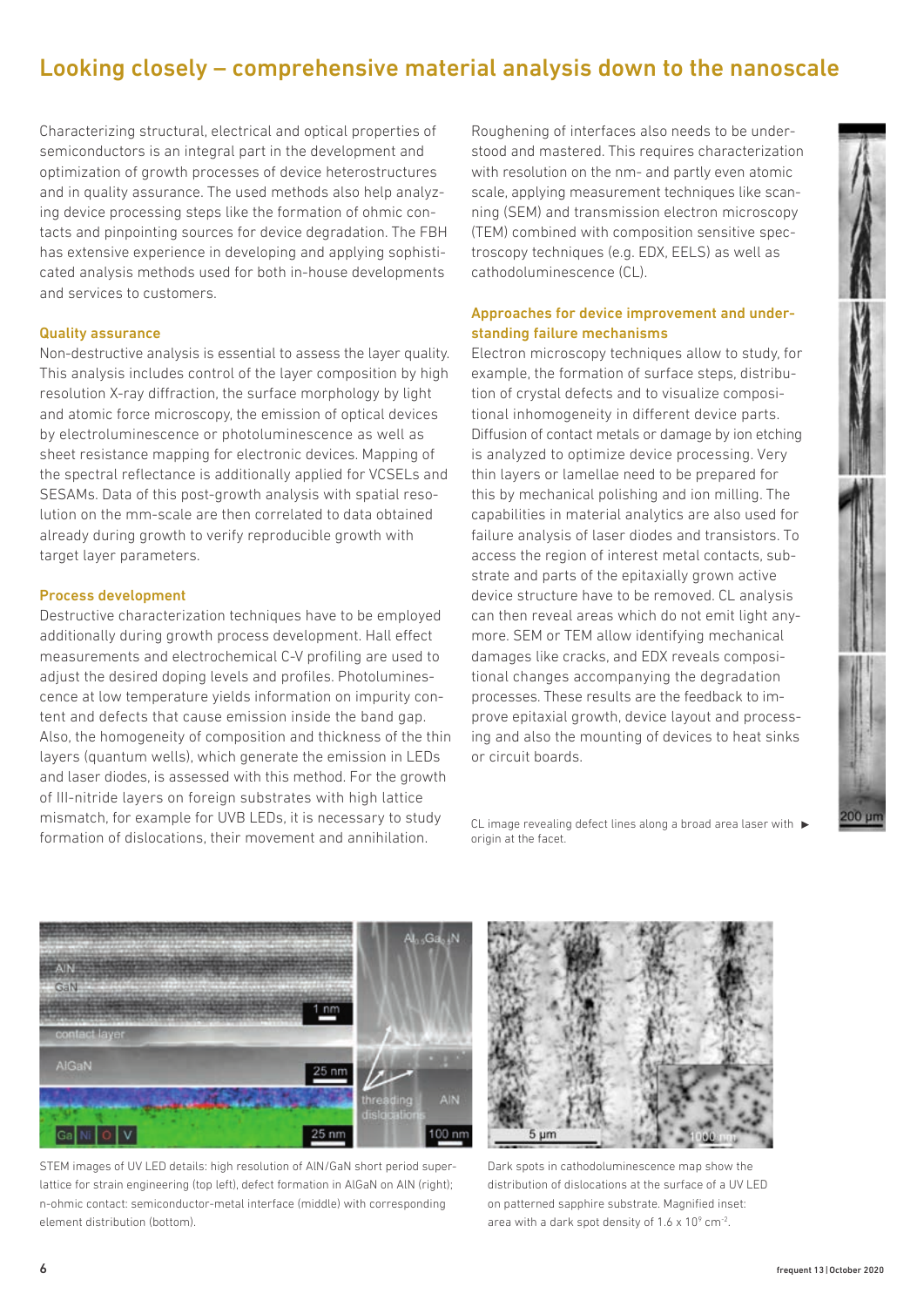## Growth as a life topic – on Markus Weyers'  $60<sup>th</sup>$  birthday



Layer by layer – this is most certainly what Markus Weyers has always pursued during his career as with an impressive track record. After starting his career as PhD student at RWTH Aachen University in 1986, he worked as a postdoc researcher at NTT Basic Research Laboratories in Japan. He has been head of FBH's Materials Technology Department since 1992 and was additionally appointed associate professor at Technische Universität Berlin in 2014. Definitely, his know-how covers a broad spectrum of R&D in the field of epitaxial growth, from growth studies to tailored growth processes for devices. These range from laser diodes including VCSEL as well as SESAMs, UV LEDs, photodetectors, AlN- and GaN-based transistors and GaAs-HBTs. Markus Weyers has authored and coauthored more than 500 publications, is holding more than ten patents, and worked as associate editor and as reviewer

for journals and research funding organizations. Not only his scientific achievements are remarkable, but also his merits in the field of technology transfer: Markus Weyers has established Three-Five Epitaxial Services AG in 1999 as managing director. The company produced semiconductor layer structures as an epiwafer foundry and was integrated into JENOPTIK's in-house wafer production in 2008. He also co-founded LayTec, a manufacturer for in situ metrology equipment to monitor layer deposition, and was later chairman of the company's supervisory board for seven years. We are sure that Markus Weyers will continue to follow his "growth" path with full commitment and energy. We thank him for his many years of dedicated service to the Ferdinand-Braun-Institut and look forward to the coming productive years.

## Upcoming conferences





April 18–21, 2021 – for the second time, ICULTA 2021 will bring together UV LED experts from science and industry in Berlin. The international conference covers the whole value chain, highlighting the state-of-the-art in UV LED technology up to their application in industry and research. 'Advanced UV for Life' – the consortium's office is located at FBH – and the 'International Ultraviolet Association' jointly organize the event. www.iculta.com

**October 10–14, 2021** – the FBH is also organizing the  $27<sup>th</sup>$  International Semiconductor Laser Conference in Potsdam with Paul Crump as General Chair. ISLC2021 is dedicated to latest developments in semiconductor lasers, amplifiers and LEDs. www.islc2021.org

Please check the conference websites for up-to-date information on changes that may occur due to the COVID-19 pandemic.